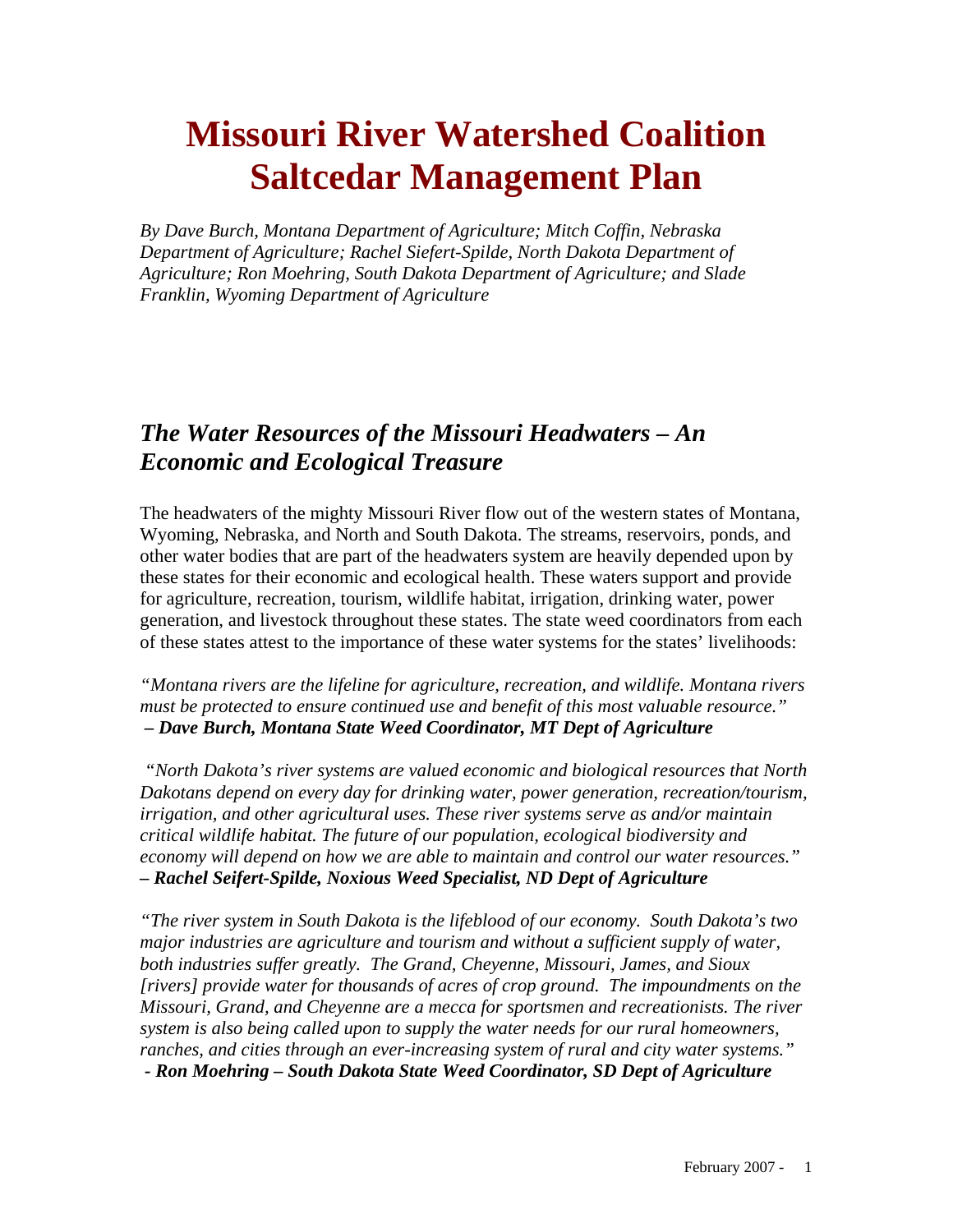*"The river systems in Wyoming have a significant impact on Wyoming's economic stability. Over 80% of the water put to beneficial use in the state is used by agriculture. Therefore, the agricultural producers and suppliers have a direct economic interest in the continued and predictable availability of water for crops and livestock. Water is used by industry for process, de-watering, coalbed methane production, power generation, etc., and a guaranteed supply is important to retaining industrial jobs. In addition, it plays an important role in Wyoming's tourism industry and the overall quality of life Wyoming residents have come to expect. Therefore it's crucial that Wyoming manage and maintain the ecological health of the seven river basins that divide our state." – Slade Franklin, Wyoming State Weed Coordinator, WY Dept of Agriculture* 

## *Conservation Target for the Missouri Headwaters*

The conservation target for the water resources of the Missouri Headwaters is to maintain productive, healthy, stable, and biodiverse riparian ecosystems that are able to provide quality water, habitat, recreation/tourism, and power to meet the needs of the five states.

| Contents                                                                                                                                                                                       |
|------------------------------------------------------------------------------------------------------------------------------------------------------------------------------------------------|
| Saltcedar Biology, Ecology, Climax Community<br><b>Ecological Impacts</b><br>Economic Impacts<br>The Cost of Doing Nothing<br>A Strategy to Protect Water Resources<br><b>Management Goals</b> |
| Management<br>Communication – intergroup<br>Coordination – extragroup                                                                                                                          |
| Research                                                                                                                                                                                       |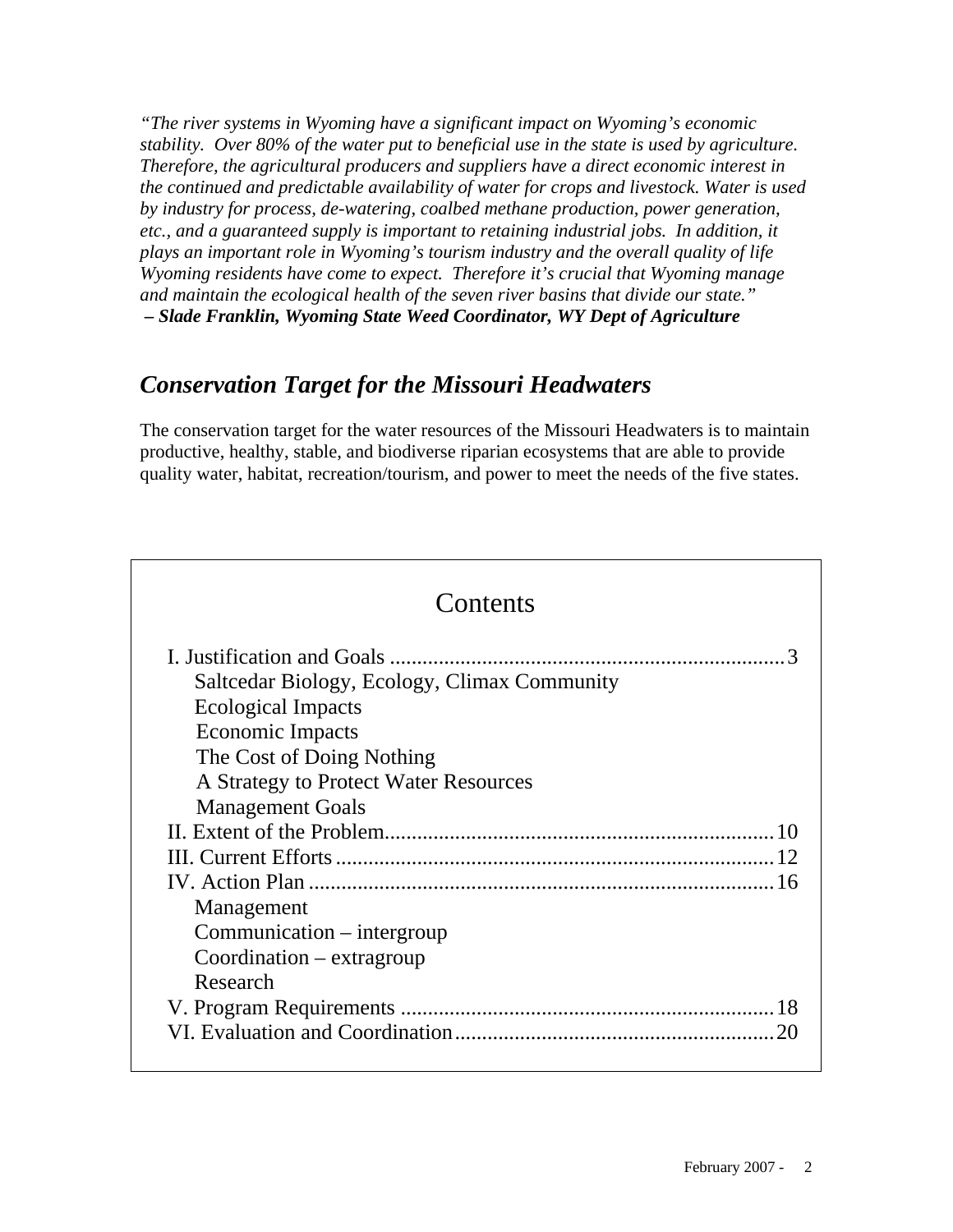## **I. Justification and Goals**

### *Saltcedar Biology, Ecology, and Climax Community*

**Biology & Ecology:** Saltcedar (tamarisk) is a member of the Tamaricaceae family. No research data has been collected for growth limits of saltcedar in the Montana environment as of yet, but in the more favorable growing conditions of southwestern United States, saltcedar is a long-lived (50-100 years) and dense, deciduous shrub or tree that can grow to 30 feet tall. One site on the Musselshell displayed stem age of 6-7 years, while growth rings on the taproots indicated two to three times that. Aside from an occasional urban ornamental, it is unlikely tamarisk will ever exceed more than 15 to 20 feet in Montana.

It has numerous slender branches with smooth reddish-brown bark that becomes furrowed and ridged with age. The crown of the plant is narrow or rounded. Branches are covered with minute, scale-like leaves. Saltcedar produces thousands of small white to pink, 5-petalled flowers throughout the spring and summer.

It is a self-compatible plant that is primarily insect pollinated. A mature plant can produce up to 600,000 seeds annually. It generally flowers in its third year of growth or later, but can flower during the first or second year. Seeds are extremely small, with a tuft of hair at one end, which aids in dissemination by wind and water. Seeds are generally viable for only a few weeks, especially at high temperatures. The seeds will germinate on saturated soils or while afloat. Viable seed usually germinate within 24 hours, regardless of light conditions, once in contact with water. Montana based research on this topic has yet to be done, but information gleaned from other regions indicates viability results are likely accurate for the environmental conditions of Montana as well.

Seedlings grow slowly and require saturated soils throughout the first 2 to 4 weeks of growth. They will not survive more than one day without moist soil. Seedlings can survive submergence for several weeks but are uprooted by weak currents. Slowly receding water levels along river and reservoir margins create mudflats that are being colonized by saltcedar, but permanent survival may require several months without subsequent flooding. Seedlings are very resistant to desiccation. Adult plants can also be drowned with several months of submersion.

The primary root of saltcedar grows straight down with little branching until it reaches the water table. Secondary root branching is profuse upon contact with water.

In Montana, tamarisk buds generally break dormancy in March. Flowering can begin in early May, or as late as July and continue through October. Water stressed individuals may stop flowering following the spring blooming period.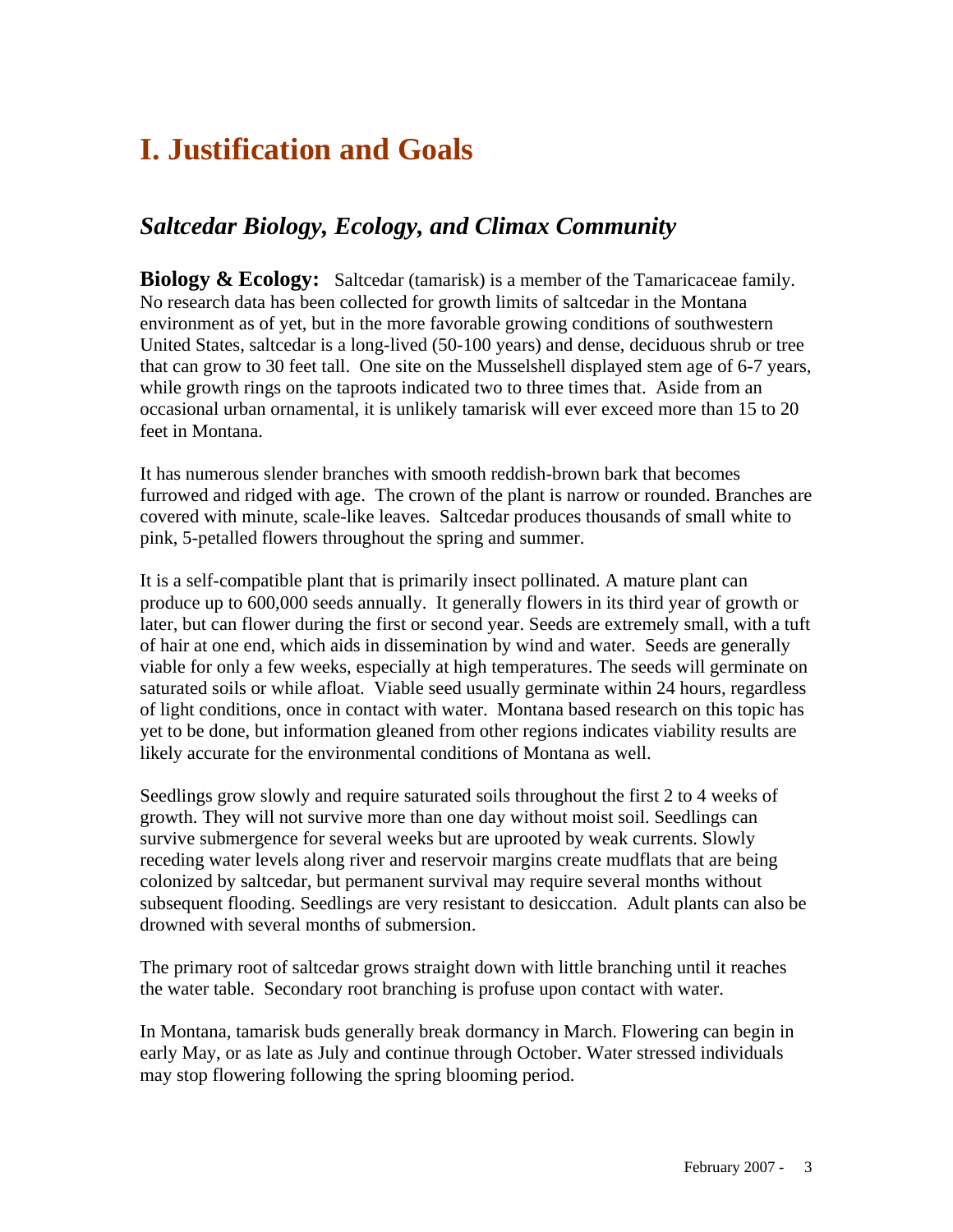Saltcedar sprouts from the root crown and shoots. Cut stems and shoots of saltcedar readily root in moist soil. Adventitious roots sprout from submerged or buried stems. A deep-rooted plant, tamarisk obtains its water from the water table or the layer of soil just above it. Its roots may penetrate soil 30 feet or more, but the plant cannot survive if moisture is suddenly removed from the taproot zone. It generally grows where the depth of the water table does not exceed 25 feet and normally where it is less than 15 feet. Dense stands will grow only where the water table is between 5 and 20 feet below the soil surface. If the water table is less than 5 feet from the surface, plants branch profusely and do not form a dense stand. Established plants can tolerate drought, fire, and flooding. By shedding its leaves and halting growth, it can withstand lengthy drought periods. Additionally, established saltcedar plants can tolerate water inundation for up to 3 months.

Saltcedar grows well in moist, sandy, sandy loam, loamy, and clayey soil textures. It has a wide range of tolerance to saline and alkaline soil and water. It has been found growing in Death Valley, California, where the ground water contains as much as 5 percent dissolved solids. It tolerates high concentrations of dissolved solids by absorbing them through its roots and excreting excess salts through glands in its stems and leaves. Eventually, these salts end up on the ground beneath the plant, forming a saline crust.

Saltcedar is susceptible to shading; established plants under a mature cottonwood stand grow, but reproduction is reduced. Shaded plants have altered leaf morphology. Saltcedar grows from below sea level to more than 7,000 feet elevation; in Montana the range lies between 2000 to 5000 feet elevation.

**Climax community:** Salteedar is a permanent climax community, an invasive colonizing species that establishes on fresh, exposed alluvium, sand and gravel bars, and stream banks or other flood plains after disturbance, and will continue to spread opportunistically. A decrease in river fluctuations can rapidly shift sites from habitats dominated by native vegetation to pure stands of saltcedar. Seedling plant growth rate is slow, and does not initially compete well in established communities. Throughout most of its range, periodic burning, clearing, and flooding have caused the aboveground saltcedar plant communities to remain in an immature stage.

## *Ecological Impacts of Saltcedar in the Missouri Headwaters*

As downstream water demands increase, it is imperative that the Missouri Headwater states consider all aspects of water conservation. A major impact on the health of the riparian areas is the effect of certain invasive and noxious weeds. Saltcedar, a non-native tree, is an example of a plant that is having a significant impact on the riparian areas in the Missouri Headwaters. The ecological impacts of saltcedar include:

• Saltcedar out-competes the **native vegetation** including riparian grasses, forbs, cottonwoods, willows, and many species of native shrubs along many streams, rivers, and lakes.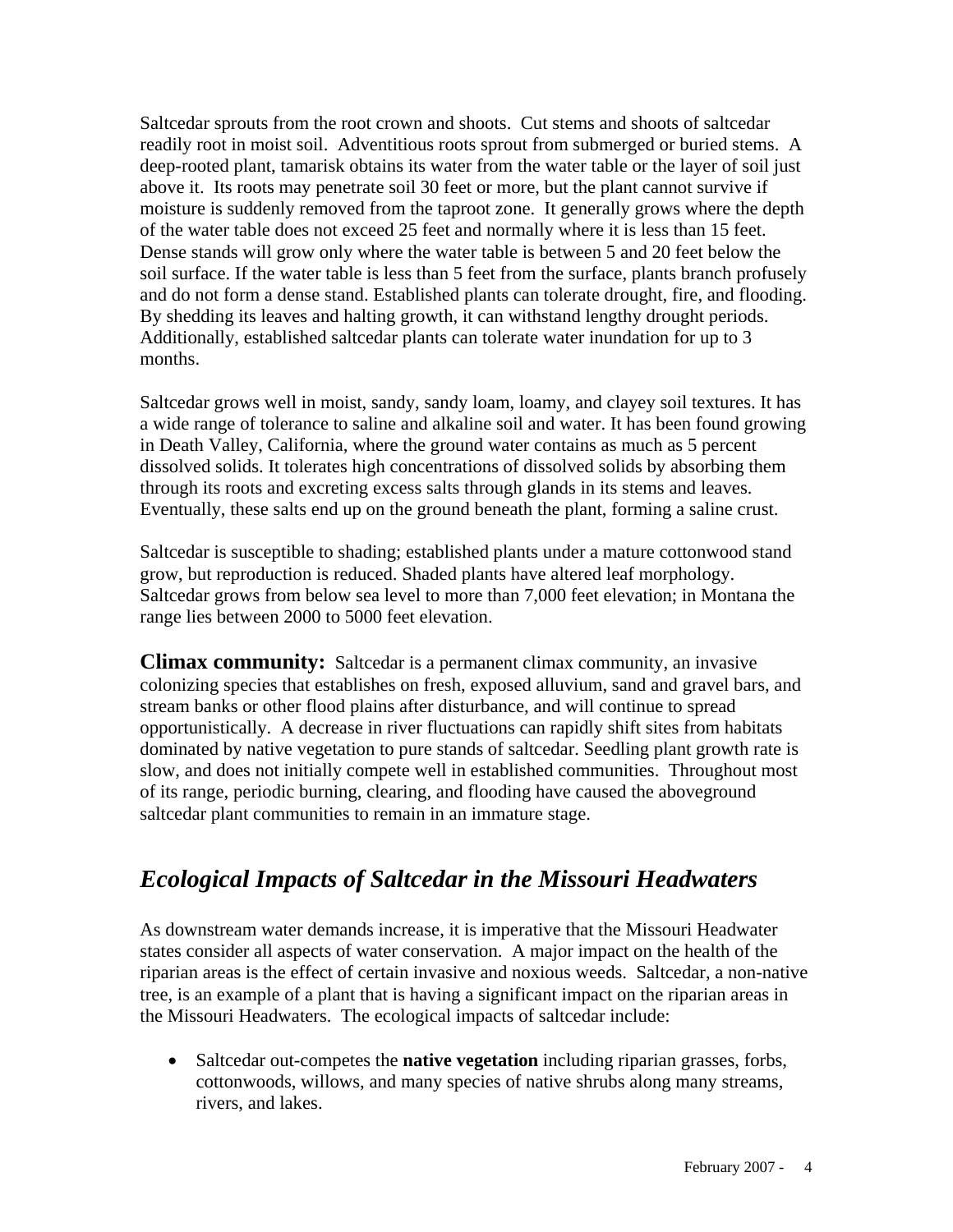- Saltcedar consumes approximately 80 to 120 gallons of **water** a day per mature tree.
- Saltcedar's importance to **wildlife** is minimal as it does not provide nourishment or usable cover. The population and diversity of birds, rodents, and insects decrease in saltcedar-infested areas.
- Saltcedar infestations reduce **forage** and alter livestock and wildlife **habitat**. It is relatively unpalatable to most classes of livestock and wildlife and it has been rated as poor in energy and protein value. It provides fair to good cover for cattle and wildlife species such as elk, deer, small mammals, upland game birds, and waterfowl for a short time, then with increasing infestation the area becomes unusable for livestock or wildlife. There are sites with heavy infestations of saltcedar with understories that are either bare or composed of almost exclusively invasive plants.
- High densities of saltcedar can congest river channels and create potential **flood** hazards.
- Saltcedar reduces channel widths by decreasing water velocities and thereby increasing deposition of **sediment**.
- Once salteedar has invaded an area, it prevents native species from reestablishing by exuding **salt** from its leaves, increasing the salinity of the surrounding soils.
- **Wildfires** are more frequent in saltcedar thickets, but the plants usually survive and grow faster than many native plants.
- Saltcedar's rooting zone has been shown to have a much lower **water holding capacity**, which affects water flows throughout the season.

## *Economic Impacts of Saltcedar in the Missouri Headwaters*

The economic impact of saltcedar in the Missouri Headwaters has only been estimated, but that estimate is in the **millions of dollars** just over the last few years. Economic impacts include cost of control, water loss, recreation and tourism losses, costs of early detection and rapid response (such as survey, mapping, control, and education), cost of monitoring, impacts of herbicide on native plants, and loss of power generation. Following is a summary of various costs by each of the five headwater states.

**Montana** has spent over \$1 million over the last five years. The estimated cost per year is \$350,000 for control and lost revenue from saltcedar. Educating land managers on Saltcedar is critical and must be given the highest priority. We need to contain current infestations and eradicate new infestations.

**Nebraska** has currently 15,000 to 20,000 acres infested with saltcedar. At a loss of 7.7 acre feet of water/acre for saltcedar, Nebraska is losing115,000 acre feet of water at a cost of \$31.25/ac.ft. This is a loss of \$3.6 million to the state each year for irrigation use. The Corps of Engineers at Harlan County reservoir and Twin Valley Weed Management Area treated 600+ acres of saltcedar using a helicopter in 2006. This treatment cost \$87,000. At a cost of \$150-200 per acre, treating only 10,000 acres of the dense stands would cost \$1,500,000-2,000,000. The loss of recreation on these reservoirs due to a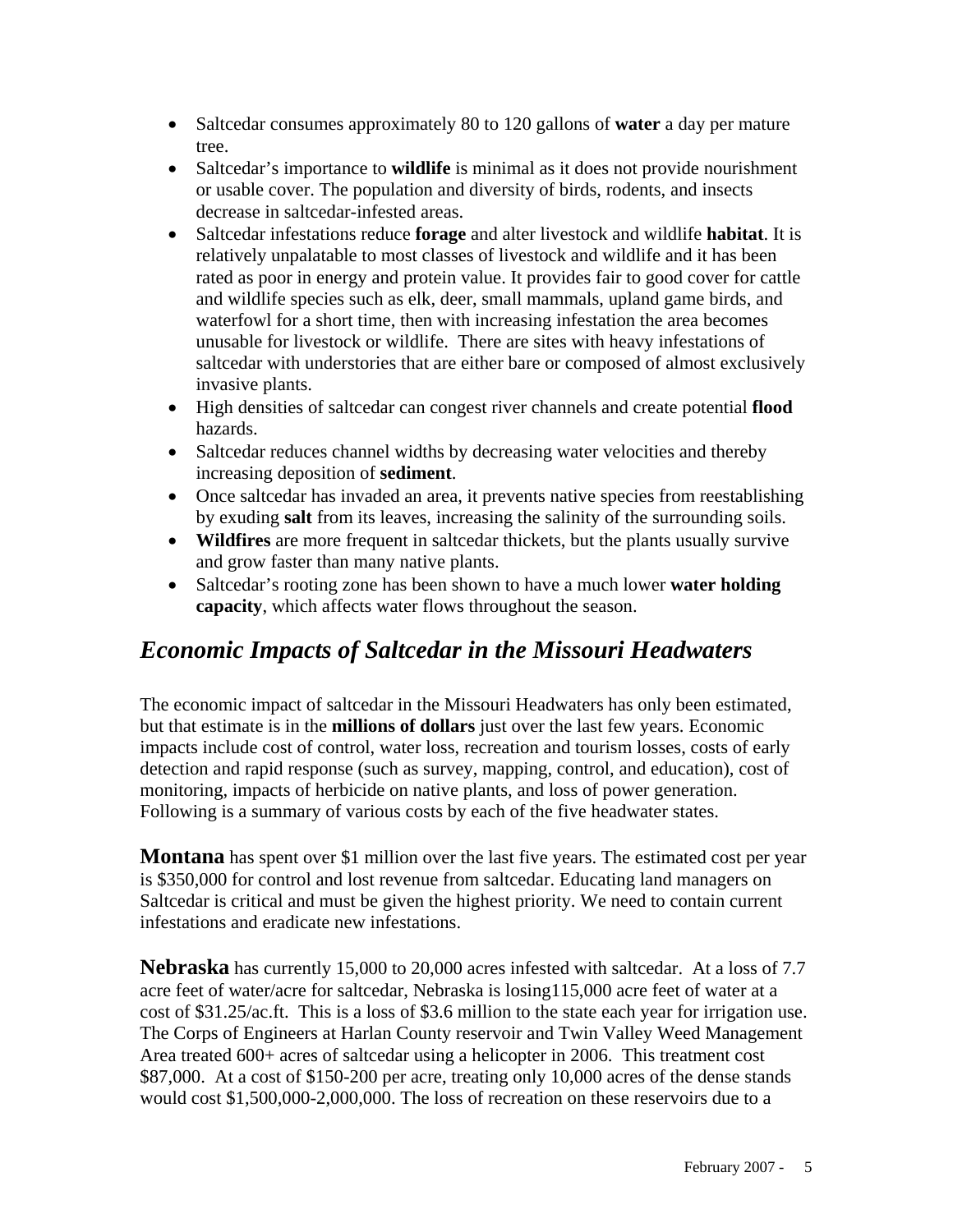combination of low water levels and unwanted vegetation could range up to millions of dollars.

**North Dakota** has spent in excess of \$1.5 million combating saltcedar through early detection rapid response (EDRR), including survey, mapping, control, and education over the last four years. The North Dakota Department of Agriculture has expended \$500,000 of special legislatively appointed dollars over the last two bienniums. In addition, the U.S. Army Corps of Engineers at Oahe spent: 2003-\$3,700; 2004-\$7,500; 2005-\$48,000; and in 2006-\$54,000. The U.S. Army Corps of Engineers at Garrison spent: 2002 - \$5,000; 2003 - \$125,000; 2004 - \$175,000; 2005 - \$250,000; and in 2006 - \$225,000.

**South Dakota**'s infestations along their rivers are costing the counties between \$500 and \$2,000 per mile for herbicide treatment. The effect of herbicide treatments also negatively impacts some of the surrounding vegetation. This impact means areas are opened up for other invasive plant species which requires repeated trips back for further treatments.

**Wyoming**'s direct economic impact from saltcedar on its overall economy has not yet been quantified; however, various studies throughout the west demonstrate the impact on water availability and the environment. Recently a study in Kansas estimated that controlling saltcedar in riparian corridors reduced the groundwater consumption by 30- 40% (Kluitenberg 2005). It has also been estimated that \$16-\$44 million of hydropower generation is lost annually due to the saltcedar invasion in the United States. Yet another study showed that it was more economically feasible to combat saltcedar than to look for alternative mechanisms to obtain water (Zalaveta 2000). Each year, saltcedar infestations across the western U.S. use nearly 800 billion gallons more water than the native plants would have used. This water would be enough for 4.8 million people. Controlling saltcedar in Wyoming also has an economic impact on other states. Scott Cameron, former USDI deputy assistant secretary, has said, "New Mexico and Colorado may do a great job inside their own borders on tamarisk, but if tamarisk trees in Wyoming keep on sending seeds south, then ultimately New Mexico and Colorado will fail."

## *The Cost of Doing Nothing to Manage Saltcedar in the Missouri Headwaters*

Why have the state weed coordinators of the Missouri Headwaters decided to take immediate and focused action to collaborate on the management of saltcedar? Left to spread, saltcedar can replace native vegetation and create dense monocultures along our riparian and wetland areas restricting access for irrigation, wildlife, and outdoor enthusiasts to the Missouri River and its tributaries. Saltcedar will wipe out habitat used by threatened and endangered species and may reduce the amount and quality of water required by agriculture, recreation/tourism, wildlife, power generation, and human consumption. The Missouri Headwater states will potentially lose all but the spring flows in some of their major irrigation and recreation rivers. Rangeland water supplies will be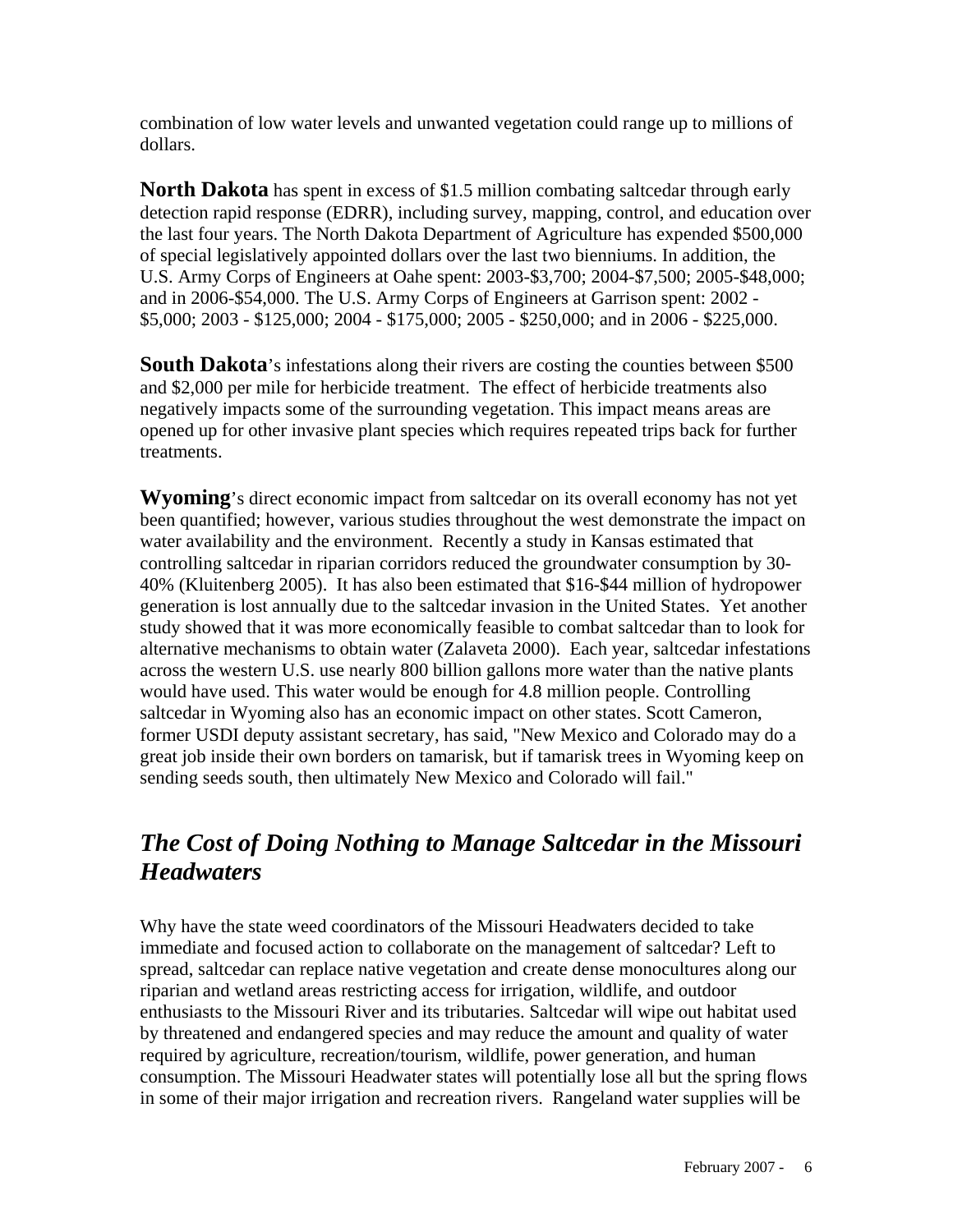greatly diminished causing the loss of wildlife and cattle-carrying capacities, which results in economic hardship on producers and businesses.

Costs of managing saltcedar will skyrocket as infestations become more dense, trees mature, and seed production increases. Even when mature saltcedar is controlled, adjacent soil erodes and has an extremely high salinity that makes it sterile.

## *A Strategy to Protect the Water Resources of the Missouri Headwaters from Noxious and Invasive Plant Species*

Recognizing the critical need for protecting the water resources of the Missouri Headwaters, the state weed coordinators from Montana, Nebraska, North Dakota, South Dakota, and Wyoming and other interested parties have formed a coalition to strategize invasive species management and water resources in this region. This plan outlines this broad strategy and the coalition. The overall goal of this plan is to protect and improve agriculture, recreation, aesthetics, water systems, habitats, and ranching/grazing by minimizing the effects of saltcedar and other noxious and invasive species within the five-state area. The plan organizes project surveys and treatment and compiles necessary information to best use the states' limited collective resources.

The Missouri River Watershed Coalition will coordinate its efforts with the state Departments of Agriculture, Native American sovereign nations, weed districts, county weed boards, and other county, state, and federal agencies concerned with the spread of saltcedar throughout watersheds that cross jurisdictional boundaries.

The goals of the Missouri River Watershed Coalition are:

- Reduce the introduction and spread of invasive riparian plants in the northern headwaters region.
- Increase regional coordination and communication to reduce impact of invasive riparian plants to soil, water, and wildlife resources.
- Maximize funding efficiency for public education, control, research, and reclamation projects on riparian corridors.
- Team universities, government, businesses, and conservation groups in a publicprivate partnership.
- Provide other support necessary to combat salter and other invasive species within the five-state area.
- Support funding for weed control.
- Encourage education and information sharing and training.
- Create a group and a mechanism to apply for grants.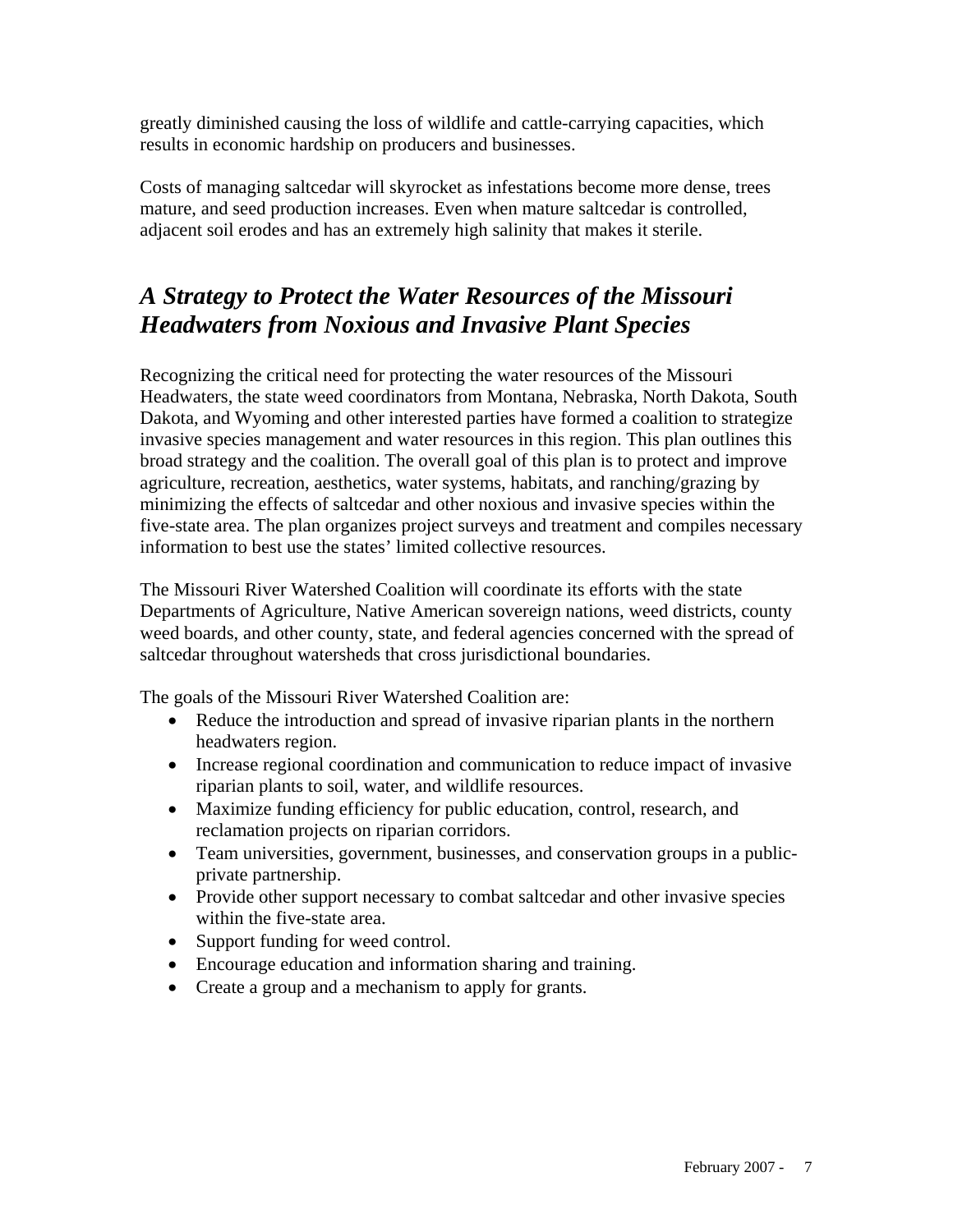## *Management Goals for Saltcedar to protect the Water Resources of the Missouri Headwaters*

The overall invasive plant management goal in the Missouri headwaters is to reduce nonnative invasive plants that impact conservation targets. Our goal specific to saltcedar is to coordinate and combine efforts to control or prevent the spread of saltcedar which reduces the quality and quantity of water in our watersheds that would otherwise be available for uses such as public consumption, wildlife, fisheries, cities, irrigation, endangered species, and recreation.

The lack of water for other uses across this region continues to be a concern. During extended drought conditions, it becomes more difficult each year to improve already depleted water levels. Because saltcedar is not an efficient user of water, it is critical to reduce the saltcedar population to make water more available for native plants.

**Principles and goals** of this plan specific to saltcedar to protect water resources in the Missouri headwaters:

#### **Known Infestations**

- Contain all known infestations
- Eradicate existing infestations
- Contain large infestations
- Treat all known infestations
- Conduct routine inspections of known infestations
- Prioritize control of infestations
- Retreat re-growth and emerging plants

#### **New Infestations**

- Stop spread down-river
- Stop spread of saltedar to new areas
- Eradicate salterdar in new sites
- Prioritize surveys for new, small, emerging infestations

#### **Un-infested and Favorable Sites**

- Protect non-infested areas
- Inspect un-infested but favorable habitats
- Prioritize areas of concern

#### **Education**

- Develop a public education program
- Educate people on saltcedar impacts
- Gain public support for elimination/control of saltcedar
- Increase public, landowner, and land manager awareness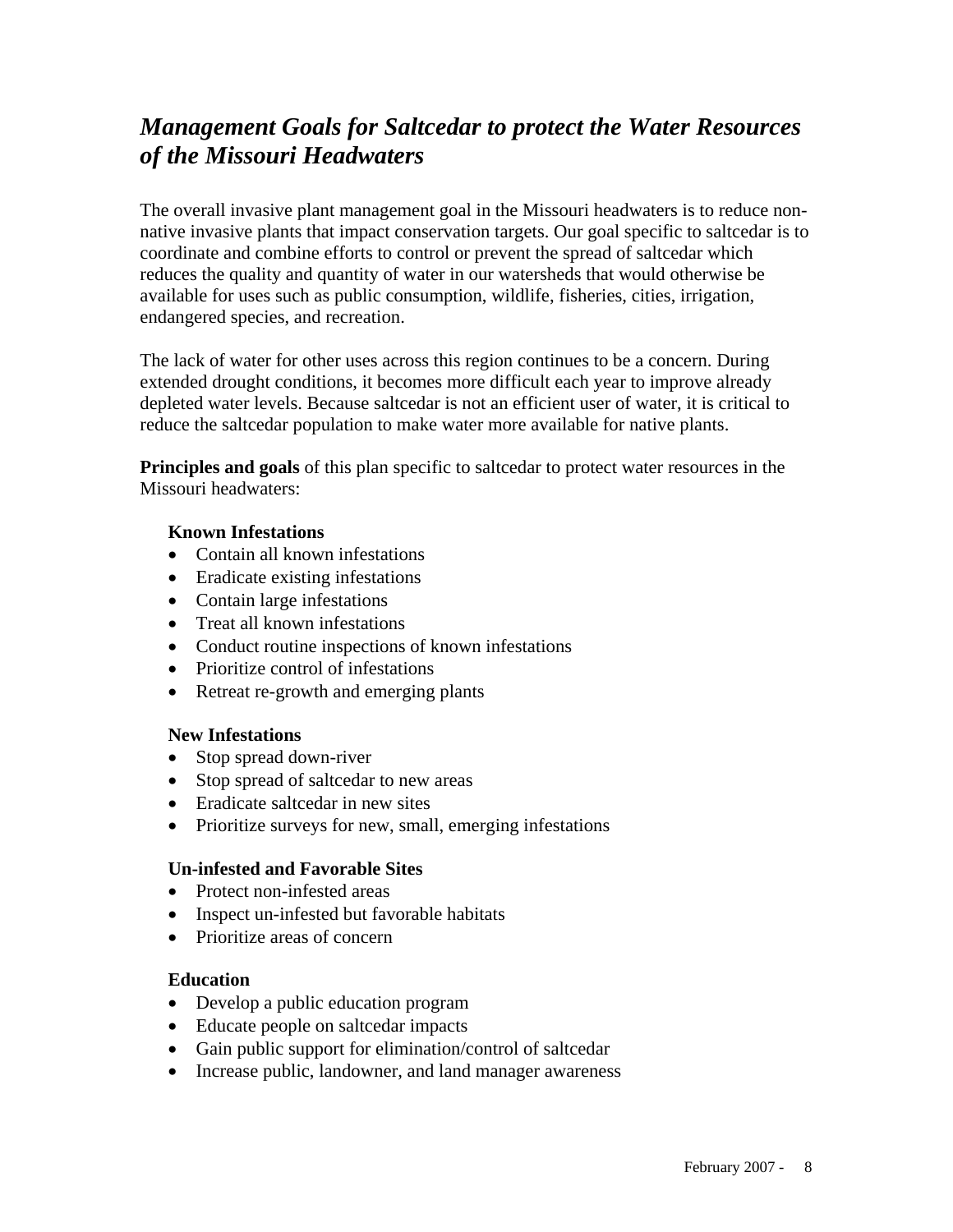#### **Geographical Survey**

- Develop a clear survey plan
- Develop a delimitation survey to find the outer boundaries of infestations
- Map areas where saltedar does not currently exist

#### **Restoration**

- Restore infested areas with desirable vegetation
- Develop a long-term implementation program of management tied to rehabilitation and restoration for areas with large contiguous acres of saltcedar infestation

#### **Cooperation and Collaboration**

- Work cooperatively between states and provinces
- Coordinate with water management programs

#### **Risk Assessments & Monitoring**

- Develop risk assessment
- Develop a monitoring program on effectiveness and rate of spread

#### **Research**

- Develop a research program that studies the interactions of plants in the riparian habitat
- Develop a research program to learn more about how the plant responds to regional conditions and what beneficial species may compete with saltcedar.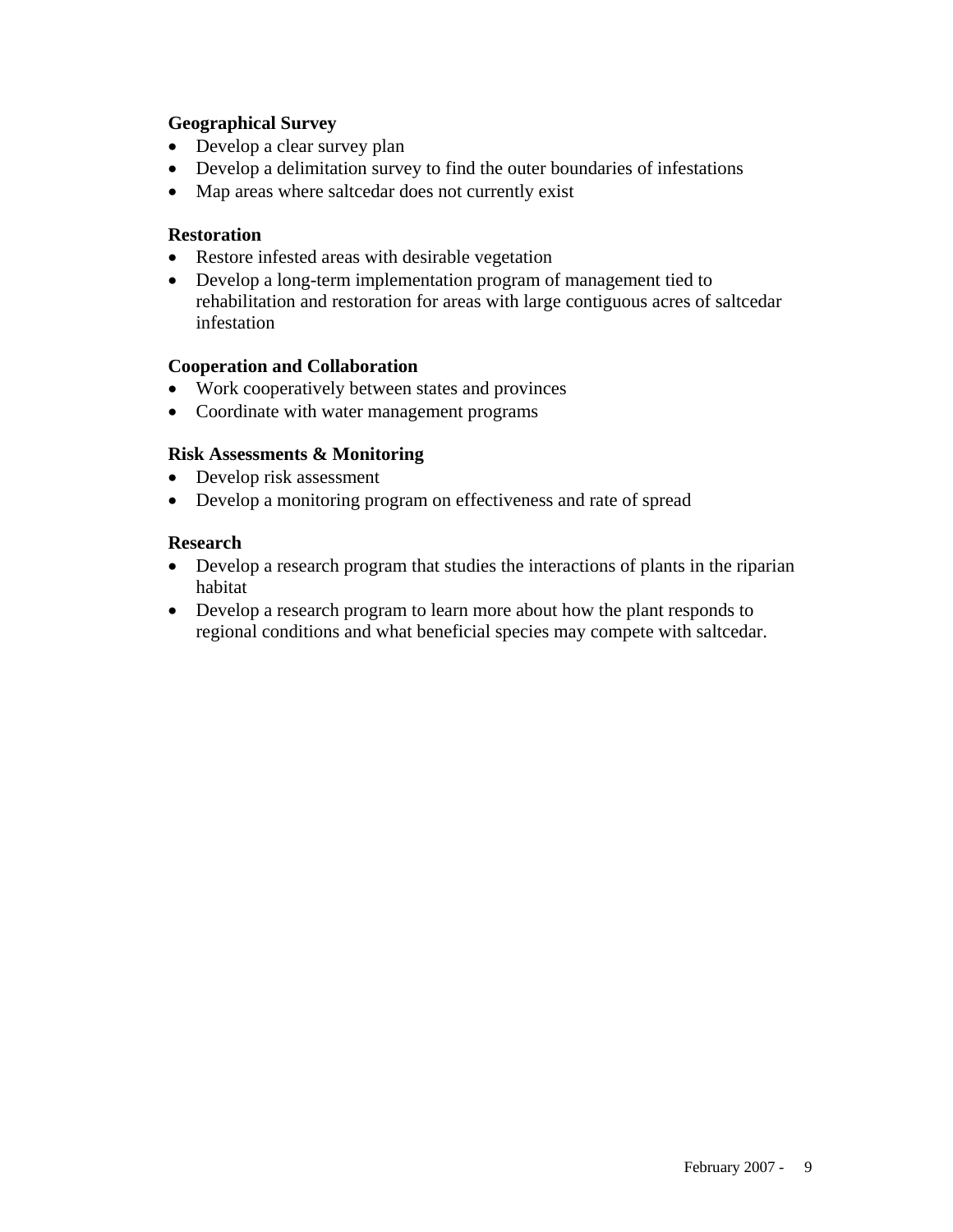## **II. Extent of the Problem**

### *The Current Extent of Saltcedar in the Missouri Headwaters*

One of the first steps to deal with any invasive plant is to determine the current extent of the infestation. Each of the states in the Missouri Headwaters has different methods for conducting surveys/inventories of their invasive and noxious plants. Also, each of the states is at a different stage in mapping their infestations. One of the major goals of this collaboration is to increase cooperation on the mapping efforts. To determine a rough estimate of the current state of the saltcedar infestation in the region, each of the five state weed coordinators estimated acres of saltcedar for each of the counties within their states (see Appendix A). The state weed coordinators also provided a narrative of their states' survey or inventory program and the level of infestation within their state.

**Montana:** It is estimated that Saltcedar currently infest over 40,000 acres in Montana. Saltcedar has invaded the Missouri, Yellowstone, Big Horn, Tongue, Musselshell, Clarks Fork, Milk and Powder rivers. It has invaded major water reservoirs in Eastern Montana, and is invading drainage areas away from the rivers. Projections have been made that saltcedar has the potential to replace the existing native plant communities - cottonwood, ash, willow, native grasses, forbs, and shrubs - especially along the river corridors. There are several ornamental plantings across the state that have been reported as well.

**Nebraska:** Infestation data is collected and reported to the Nebraska Department of Agriculture by each county weed superintendent in Nebraska. Most infestations of saltcedar on our river systems have not been of a serious nature. Currently, most saltcedar populations occur in scattered stands that can be treated more easily than dense infestations. However, certain critical areas throughout the region are also heavily infested and are presenting difficult management scenarios. For example, Nebraska's largest infestations of saltcedar are on three large reservoirs, two which are used for irrigation. All three have recreational activities which have been jeopardized by low water levels and increased unwanted vegetation. Areas of the North Platte River have larger infestations scattered among old growth stands of cottonwoods and willows making locating infestations and treatment difficult.

**North Dakota:** An estimated 2,371 acres of saltcedar were reported in 2006. New, unexpected, and isolated infestations are occurring in ditches and uplands. Overall, North Dakota currently has saltcedar in check. Saltcedar infestations that are found are mapped, treated, and reported to the North Dakota Department of Agriculture as soon as possible. Saltcedar has not yet had a chance to impact our soils or water to a great degree. Infested acres were reported to the NDDA by county weed control officers and the U.S. Army Corps of Engineers. Acreages are based upon actual surveys and saltcedar findings.

**South Dakota:** The reported acres of saltcedar this year in South Dakota is 6,272 acres. This is an increase of 1,311 acres since 2005. As we educate more people to the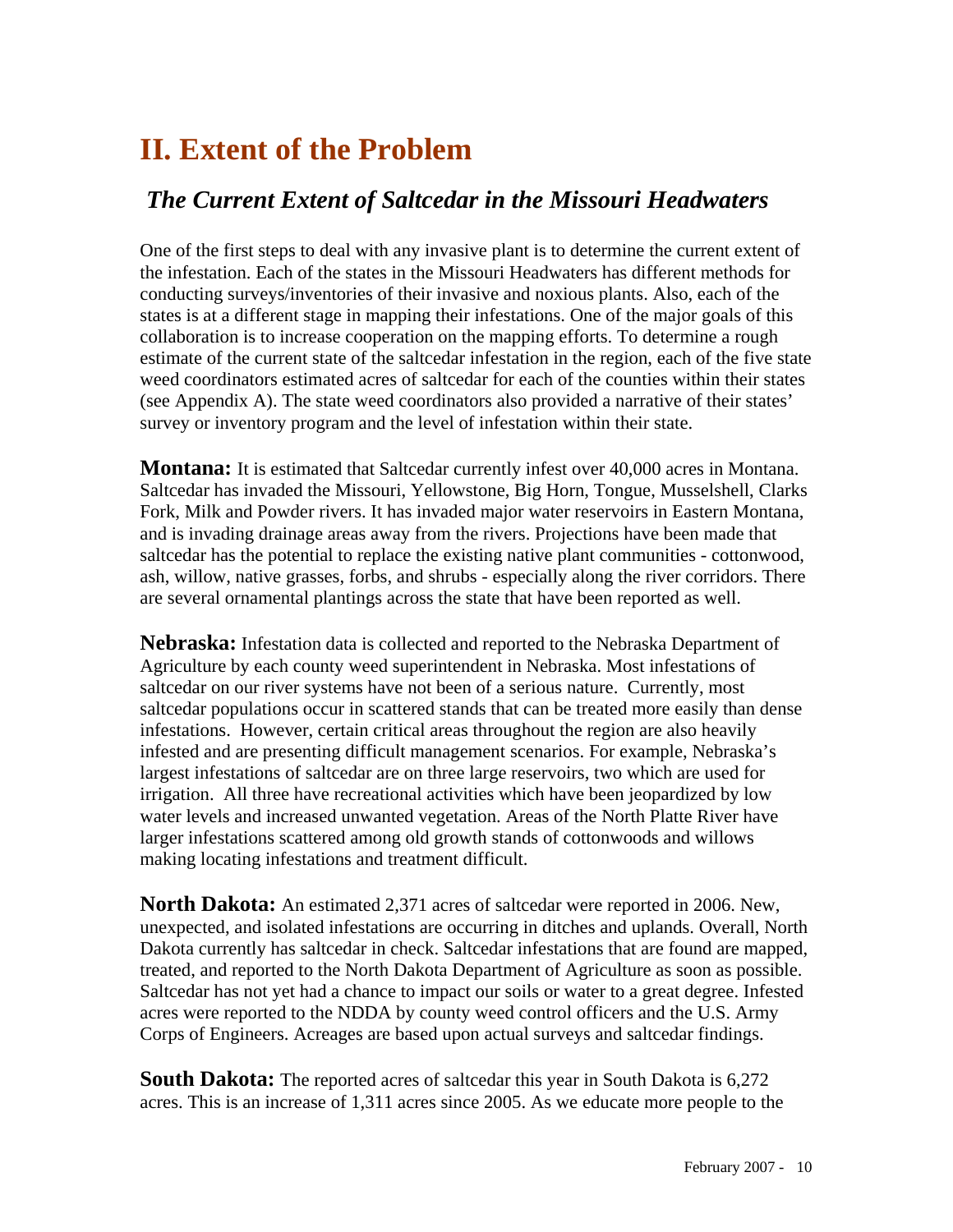dangers of saltcedar, we are getting more reports of infestation on waterholes, stock dams, and dugouts in western South Dakota and on lakes and sloughs in the eastern part of the state. Our county weed supervisors report acres based on acres needing treatment. Many of our river areas have been surveyed and GPS'd by the state Department of Agriculture working with the counties, tribes, and agencies along river.

**Wyoming:** The accuracy of Wyoming's infestation map varies by county. Several counties such as Fremont and Big Horn have funded large-scale county mapping programs for saltcedar. Other counties, which lack the economic resources for a comprehensive map, have made estimates based on field observations. This variation in mapping methods is one of the important aspects of Wyoming's program that needs to be addressed. A comprehensive map for the entire state would help demonstrate where initial control efforts should be intensified. It would also establish baseline information on the infestations' trends. Several counties have reported saltcedar infestations extending farther away from the riparian corridors, therefore mapping of entire drainages is becoming more of a necessity.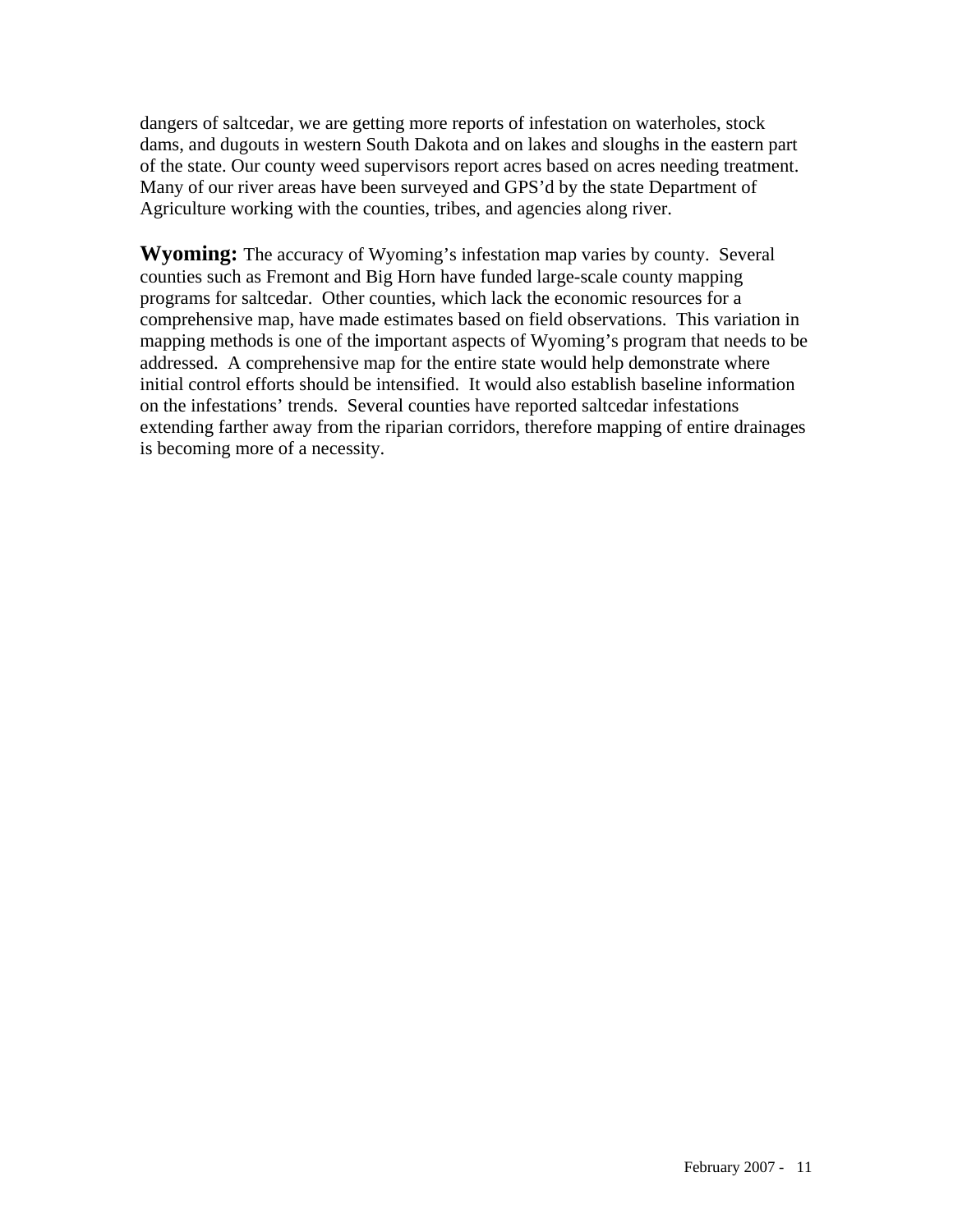## **III. Current Efforts**

## *The Current Management of Saltcedar in the Missouri Headwaters*

The current management of saltcedar in the Missouri Headwaters varies by state. Management methods include:

- integrated approaches (combinations of herbicide, mechanical, and biological treatments)
- exclusive use of herbicide (by helicopter, spot treatment, cut-stump with direct application, foliar or basal bark herbicide, and cut-stump after slash treatment)
- goat grazing
- high-priority area surveys
- survey databases
- biological control with the saltcedar-defoliating beetle *Diorhabda elongata*
- Early Detection and Rapid Response

**Montana** is using an integrated approach to managing saltcedar which involves the use of herbicide, mechanical, and biological treatments. Herbicide treatments are still the most effective management tool we have. However, several releases of *Diorhabda elongata* have been made and are starting to show progress. All treatment practices are being utilized from cutting and stump treatments to helicopter treatments to basal bark treatments. The basal bark treatments seem to be the most effective.

**Nebraska's** control efforts on saltcedar have been mainly by the use of herbicides. These applications have been by helicopter on large infestations and spot treatment on small infestations. In some cases single plants have been cut and stumps treated with approved herbicides. Some goat grazing has been conducted and the results will be evaluated in 2007. Three biocontrol releases for saltcedar were made in 2006 by USDA/APHIS/PPQ. These sites will continue to be monitored for establishment and control. We are hopeful for additional releases in 2007. Biocontrol may take several years before noticeable results are documented.

**North Dakota's** known infestations, large or small, have been treated with herbicide with the goal of eradication. At this point in time it appears that this practice has been very effective. Nearly all saltcedar surveys being completed in North Dakota are carried out by county weed boards or private contractors with funds from the counties, North Dakota Department of Agriculture, or in most cases, the U.S. Army Corps of Engineers. Surveys are conducted in high-priority areas and include both mapping and control. Survey data is then entered into a statewide online database and maps are made.

**South Dakota**, for the most part, has treated all infestations by either foliar or basal bark herbicide treatments. The saltcedar-defoliating beetle, *Diorhabda elongata,* has been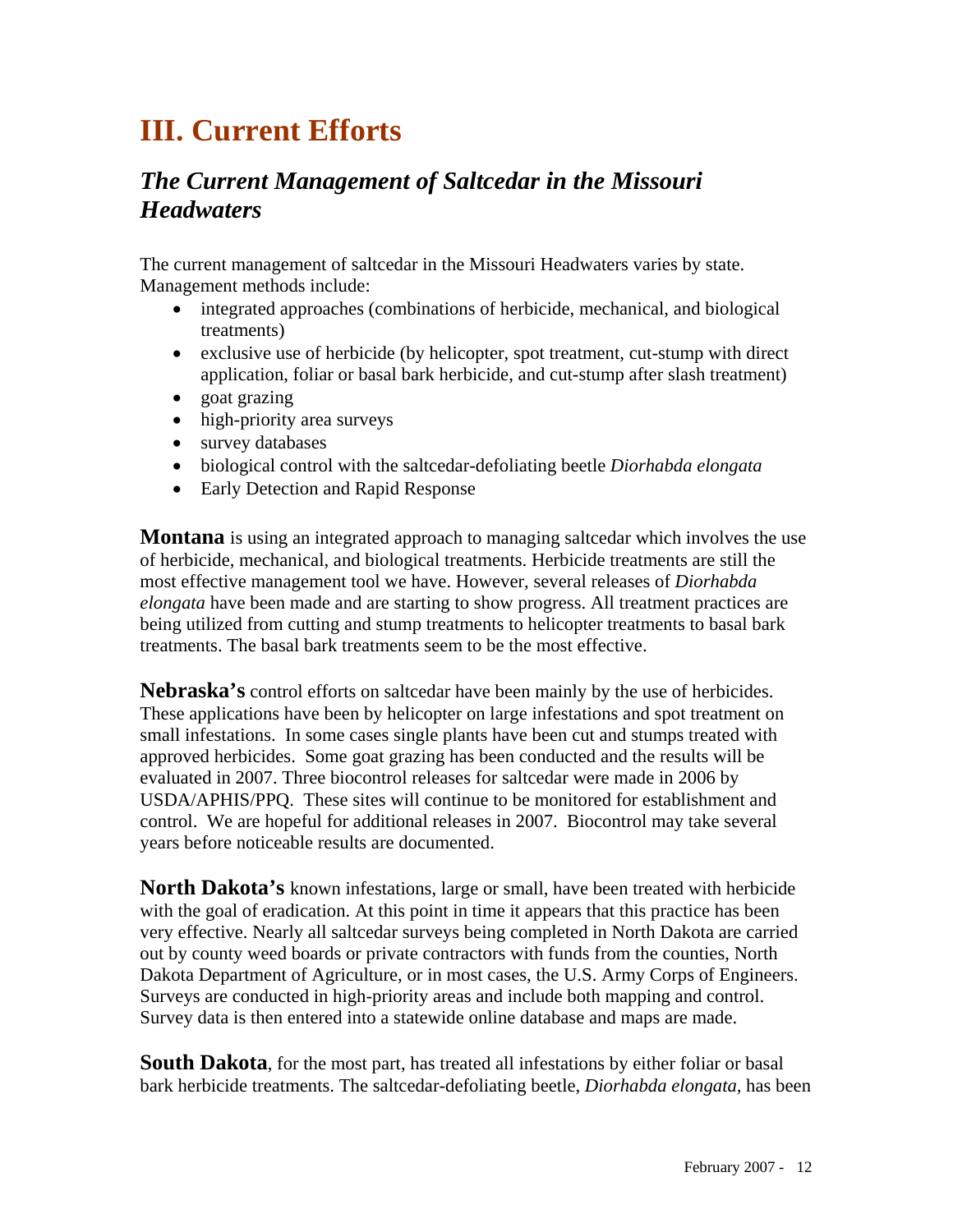released at seven locations. Trees located in a landscape setting are treated by cutting and removing the slash and treating the stumps.

**Wyoming's** control efforts vary from county to county. Counties with larger infestations such as Big Horn have implemented an aggressive biocontrol program in addition to their chemical and manual control efforts. Counties such as Converse and Teton have implemented an"Early Detection and Rapid Response protocol for their programs.Both counties eradicate any known saltcedar tree along the riparian corridors. Chemical control with Arsenal™ is the primary method used for saltcedar control in Wyoming. Although Arsenal™ has a high efficacy rate against saltcedar, it impacts the ability of other species to grow. Proper control can only be obtained with a comprehensive plan that includes restoration.

## *The Current Restoration of Saltcedar-Degraded Sites in the Missouri Headwaters*

The ultimate goal of managing saltcedar is to protect or restore the valued water resources of the Missouri Headwaters. Simply controlling saltcedar will not necessarily achieve this end, particularly in areas that have been treated with chemicals that may impact other species to grow, areas that no longer have seed or plant material sources for native or desired species, or have somehow been modified so that the native or desired species cannot return on their own. For these reasons, weed coordinators in the Missouri Headwaters consider restoration to be a critical management tool in certain situations. In order to conduct effective restoration, more research is needed to find the best possible restoration practices for this region. Considering the labor and monetary cost of restoration, it is important to manage to prevent situations that require it.

In **Montana,** very little restoration is being conducted.

In **Nebraska,** restoration has not been utilized in most areas. The large infestations on reservoirs are somewhat dry sites now because of low water levels. Conditions are not suitable for saltcedar germination and areas will be scouted to see which plants will fill in treated areas. Most of these areas will most likely have cottonwood and willows emerge.

In **North Dakota**, restoration has not been an issue because saltcedar has been controlled before the populations have become large infestations.

In **South Dakota,** restoration efforts have been confined to preventing other invasives from moving in on treated sites until native vegetation reestablishes on its own.

In **Wyoming,** various programs through the state have attempted revegetation following saltcedar removal; species planted have included Lodorm green needlegrass, alkali sacaton, and various other wheatgrass and wildrye species. Reclamation of treatment sites proves to be one of the more difficult aspects of a successful control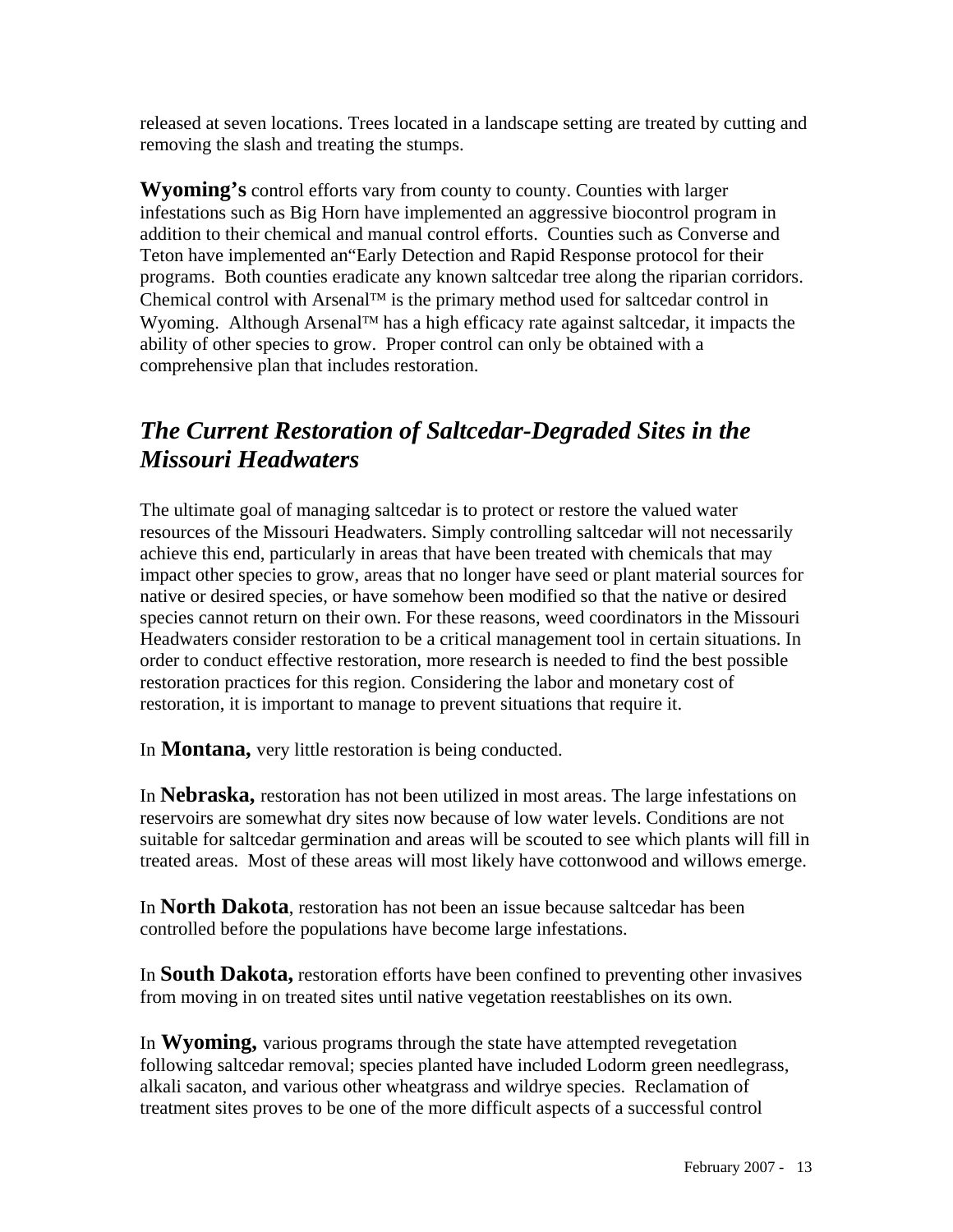program. Dry weather, soil salinity, and chemical residue all play a part in hampering revegetation efforts in Wyoming.

## *Prevention, Outreach & Education Programs for Saltcedar in the Missouri Headwaters*

Prevention is the most efficient and economical invasive plant management strategy. Key components of prevention are increasing public education and awareness. All of the five Missouri Headwaters states value and have had success with their prevention and education programs which often are conducted by several different groups within the state. Sharing and coordinating current efforts would enhance the established programs in each state.

**Montana:** Education of people is possibly the best prevention to get them not to plant saltcedar as an ornamental or for windbreaks. Education is also the best way to have people understand the seriousness of the saltcedar problem. The use of chemicals on existing stands of saltcedar, and eradication of new, small infestations and monitoring is the only way to stop saltcedar from spreading further along our waterways, reservoirs, ditches, creeks, and wetlands. Mechanical means - cutting and/or mowing and immediately treating with chemical - is another way to prevent the spread of this plant. Biological control in Montana is still in the experimental and early-release stages.

**Nebraska:** Nebraska's public awareness campaign has been very successful the past several years. Landowners and land managers are concerned about new invasive plants encroaching onto their property. County weed superintendents have been instrumental in getting the word out to the public in their county. Weed Managements Areas have also played a major role and are able to reach the public in a large geographical area. The Nebraska Weed Control Association works very hard to inform the public and sponsors an educational booth at farm and home shows throughout the year. The key to public awareness is to get private landowners to inform other landowners concerning the negative consequences of allowing invasive plants to become established on their property. The public tends to believe information relayed from local landowners. Sometimes the public does not want to be told by local and state government to control weeds. Landowners are concerned and want to protect their property. However, cost of control and difficult access to infestations limits control efforts. We have published information brochures to assist private landowners and sponsored tours and presented conferences regarding invasive plants.

**North Dakota:** Two noxious weed task forces were organized in cooperation with the U.S. Army Corps of Engineers. These task forces were set up to support funding for surveys and weed control, encourage education and information-sharing and training, create a group and a mechanism to apply for grants, and provide other support necessary to combat saltcedar and other noxious weeds on the Garrison and Oahe reservoirs. In addition, educational outreach materials have been developed, including placemats,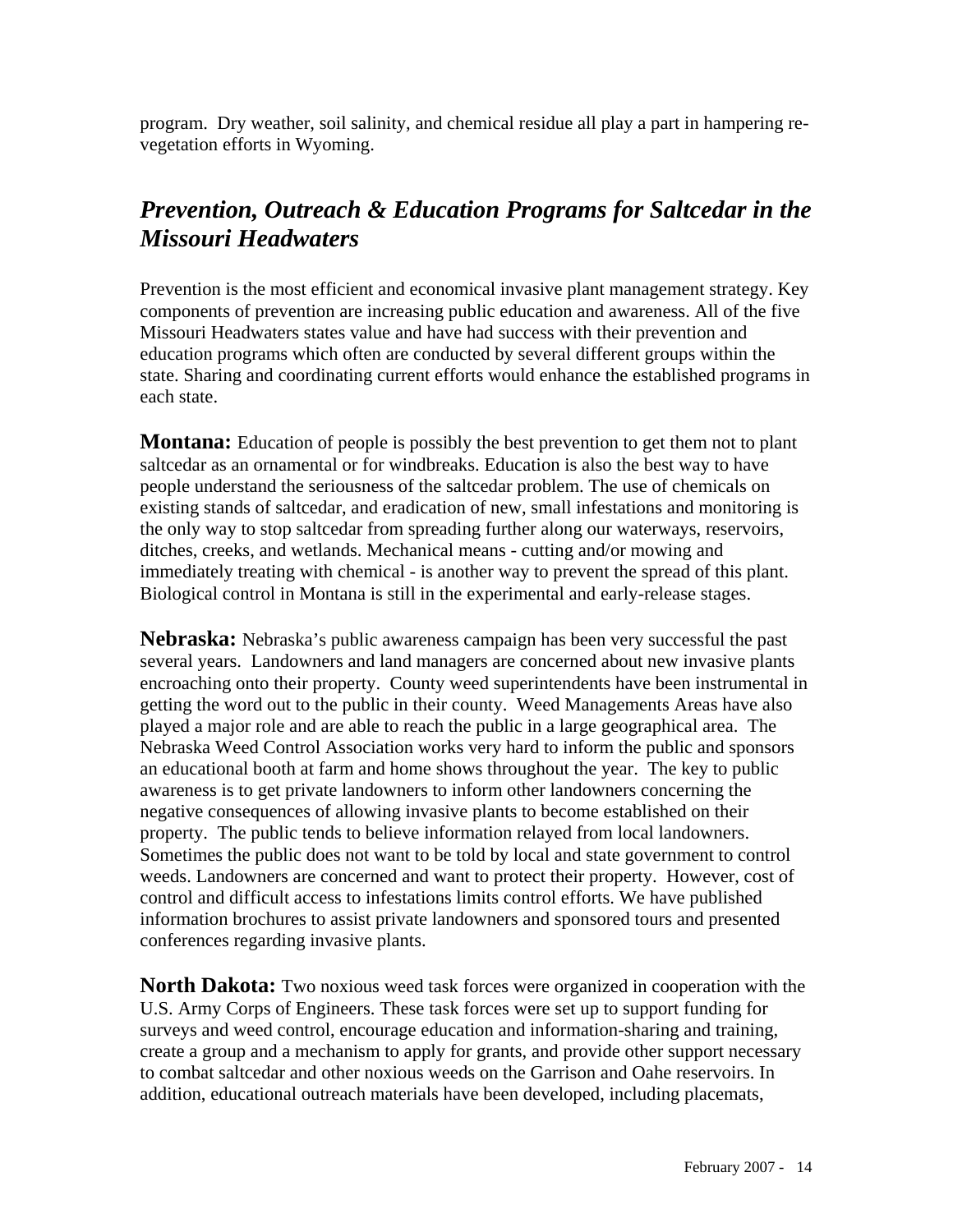license holders, large signs, brochures, etc. Task forces distribute educational information and facilitate information-sharing between states/regions.

**South Dakota:** We have an extensive education program in place working with the county extension educators, weed supervisors, tribes, and agencies to get the message out on the impacts of saltcedar. We present programs at fairs, stock shows, schools campgrounds, service clubs, and public meetings. We have also produced an Extension fact sheet - "Saltcedar An Environmental Threat" - that is in its second printing of 20,000 copies each.

### *Current Research on Saltcedar in the Missouri Headwaters*

**Montana:** Some research is being conducted in Montana. But critical areas of future research on revegetation and saltcedar biological characteristics need to be conducted. Montana State University needs to become more active in this role and provide research to county weed districts and land managers that will help them contain and control this species.

**Nebraska:** Research is being conducted mainly through Weed Management Areas with assistance from chemical companies. The University of Nebraska is assisting the Platte Valley Weed Management Area and Twin Platte Management Area with mapping, grant applications, and graduate assistance in documenting infestations and control efforts. The University is also using spatial mapping to identify invasive plants on the Platte River from the Wyoming border to Lake McConaughy. More studies from Lake McConuaghy to North Platte are planned. The USGS/Nebraska Cooperative Fish and Wildlife Research Unit has just employed a full-time coordinator for invasive plants.

**North Dakota:** The North Dakota Department of Agriculture is unaware of any saltcedar research occurring in North Dakota.

**South Dakota i**s working on control costs and methods. University of South Dakota may be looking at some research on the effects of saltcedar infestations on the riparian habitat and it effects on birds.

**Wyoming:** Current saltcedar research in Wyoming is minimal. Past projects have already addressed best management practices for chemical control. The research being done as of 2007 focuses on the distribution of the *Diorhabda elongata* flea beetle and on post-application reclamation practices such as re-seeding and restoration.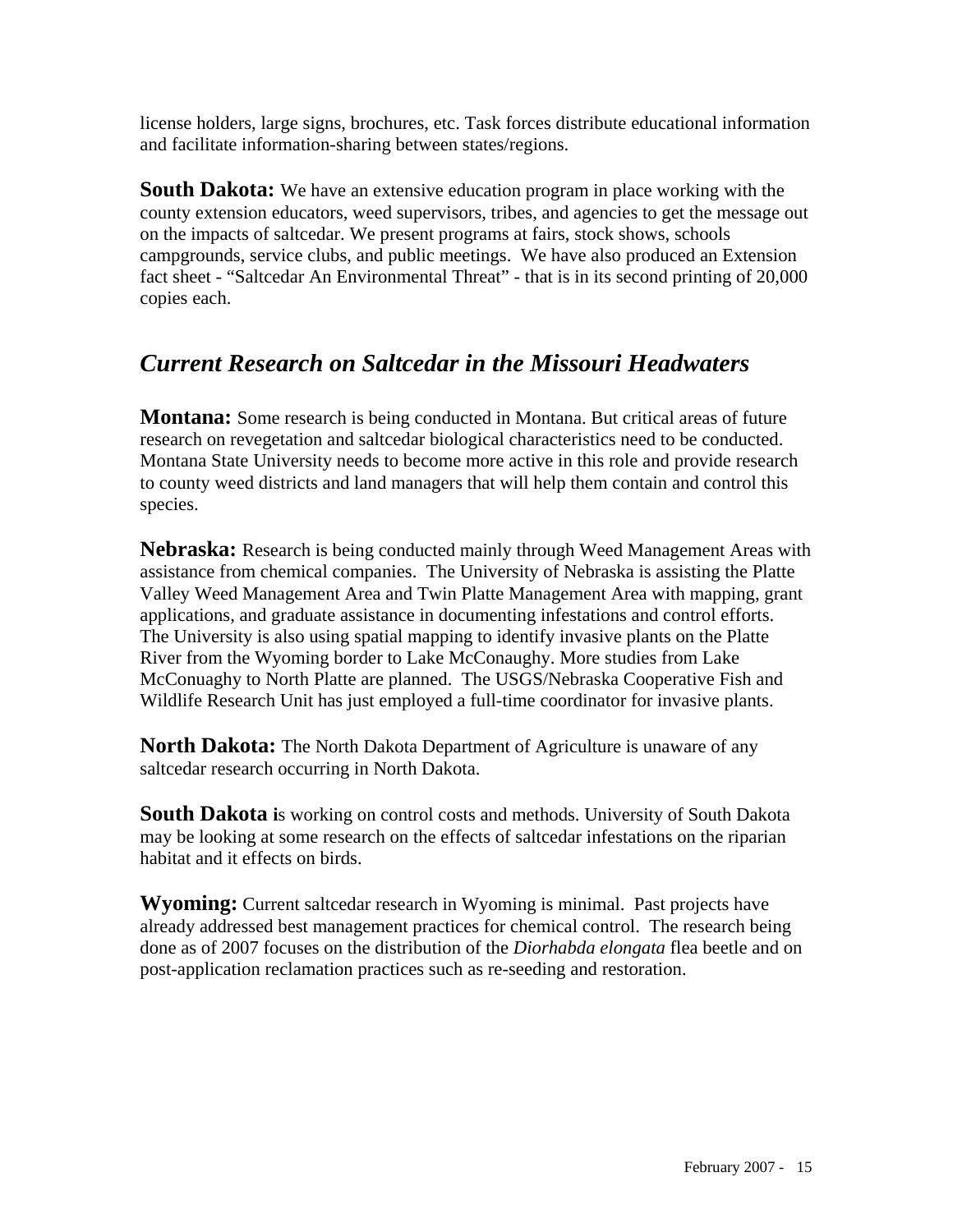# **IV. Action plan**

The Missouri Headwater states have outlined the following Action Plan to meet their management goals (stated on pages 8 and 9). The members of this coalition believe that achieving these broadly defined actions will protect the water resources of the Missouri Headwaters from saltcedar and achieve the overall goals of stopping the spread of saltcedar and containing or eradicating current infestations.

#### **A. Management**

- 1) Develop a clear plan to survey tamarisk in the entire area.
	- a) Current state of knowledge about tamarisk distribution in Headwaters (e.g., a map).
	- b) Areas (water courses, etc.) that have or have not been surveyed.
	- c) Prioritization of survey needs.
	- d) Who is, or could be surveying, and what the level of coordination between agencies and state.
	- e) Development of survey technique standardization.
	- f) Develop and maintain an online area-wide GIS database of tamarisk infestations.
- 2) Continue to control, contain, and prevent saltcedar in five-state area
- 3) Prioritize management
	- a) Protect non-infested areas; prioritize control of scattered infestations; contain and control known infestations.
	- b) Restore infested areas with desirable vegetation.
	- c) Prioritize areas of concern, including: irrigation canals and projects, reservoirs, dry slough areas, and railroad rights-ofway. Target small watersheds.
- 4) Discuss ongoing efforts
- 5) Create template to standardize data collection
- 6) Develop a risk assessment and monitoring program to determine program (and control site/method) effectiveness and rate of spread of saltcedar in area.

#### **B. Education**

- 1) Develop saltcedar management handbook for landowners and resource managers
- 2) Develop catalog of saltcedar resources and information
- 3) Develop an educational program that targets the general public (sportsmen, landowners, horticulturists, nurseries, etc.) and the removal/replacement of all ornamental plantings of saltcedar

#### **C. Communication\Coordination (intergroup)**

- 1) Compile and distribute county contact information for state borders (to encourage cross-border communication)
- 2) Pursue funding
- 3) Publish five-state map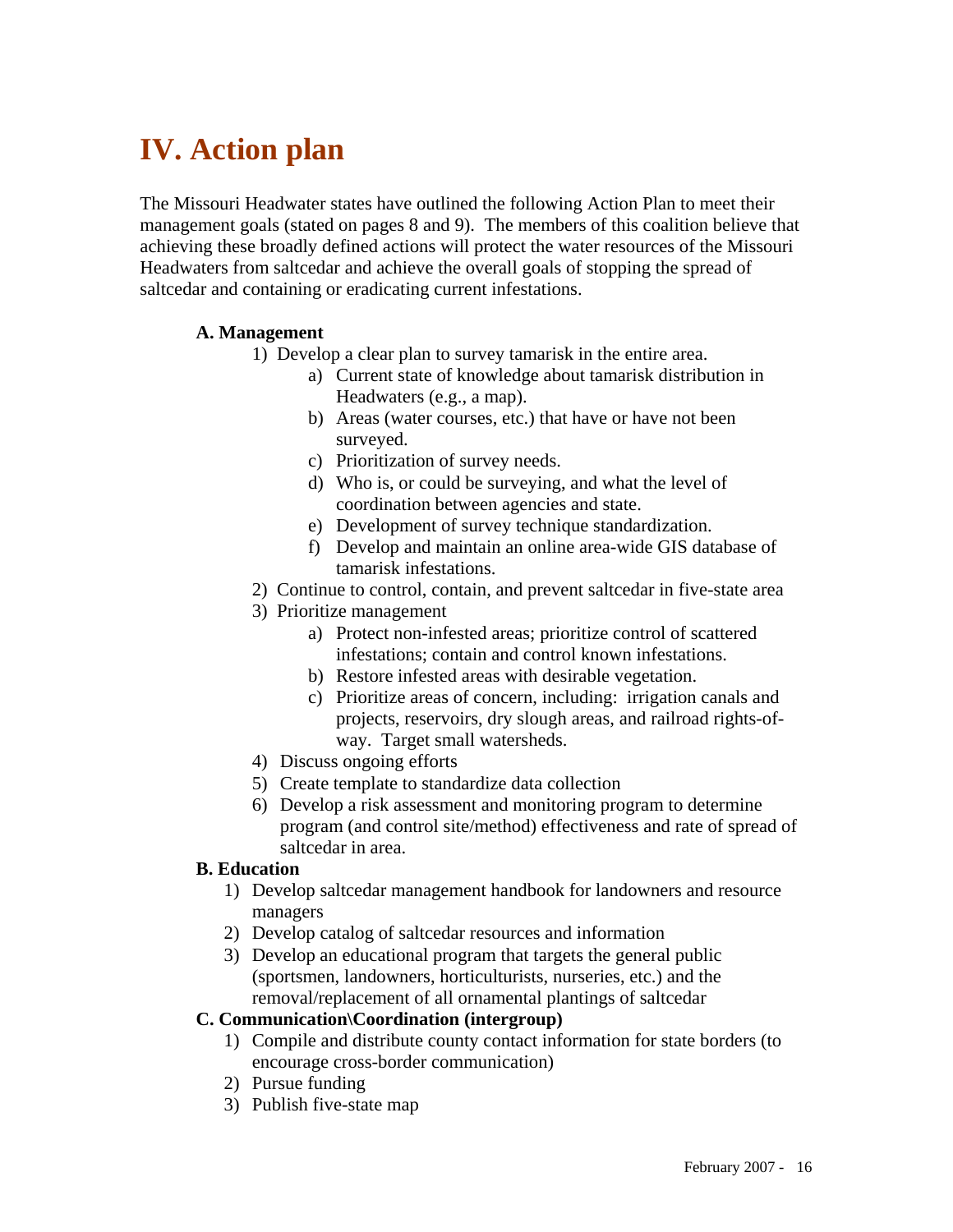- 4) Coordinate mapping efforts
- 5) Maintain listserv of missouri river watershed participants and others interested
- 6) Develop one-page summary of this project for peers, policymakers, potential funders, and the general public.

#### **D. Coordination (outside of the group)**

- 1) Letters of support to partnering agencies
- 2) Share information with other groups
- 3) Invite agencies to this meeting
- 4) Review national legislation
- 5) Work cooperatively with neighboring states and provinces.
- 6) Coordinate with water management programs, including dam management and management on regulated rivers.

#### **E. Research**

- 1) Improve communication between land managers and scientists
- 2) Compile list of research that's been done and is underway
- 3) Identify research areas that would improve ability to manage
- 4) Develop a research program that studies the interactions of plants in the riparian habitat.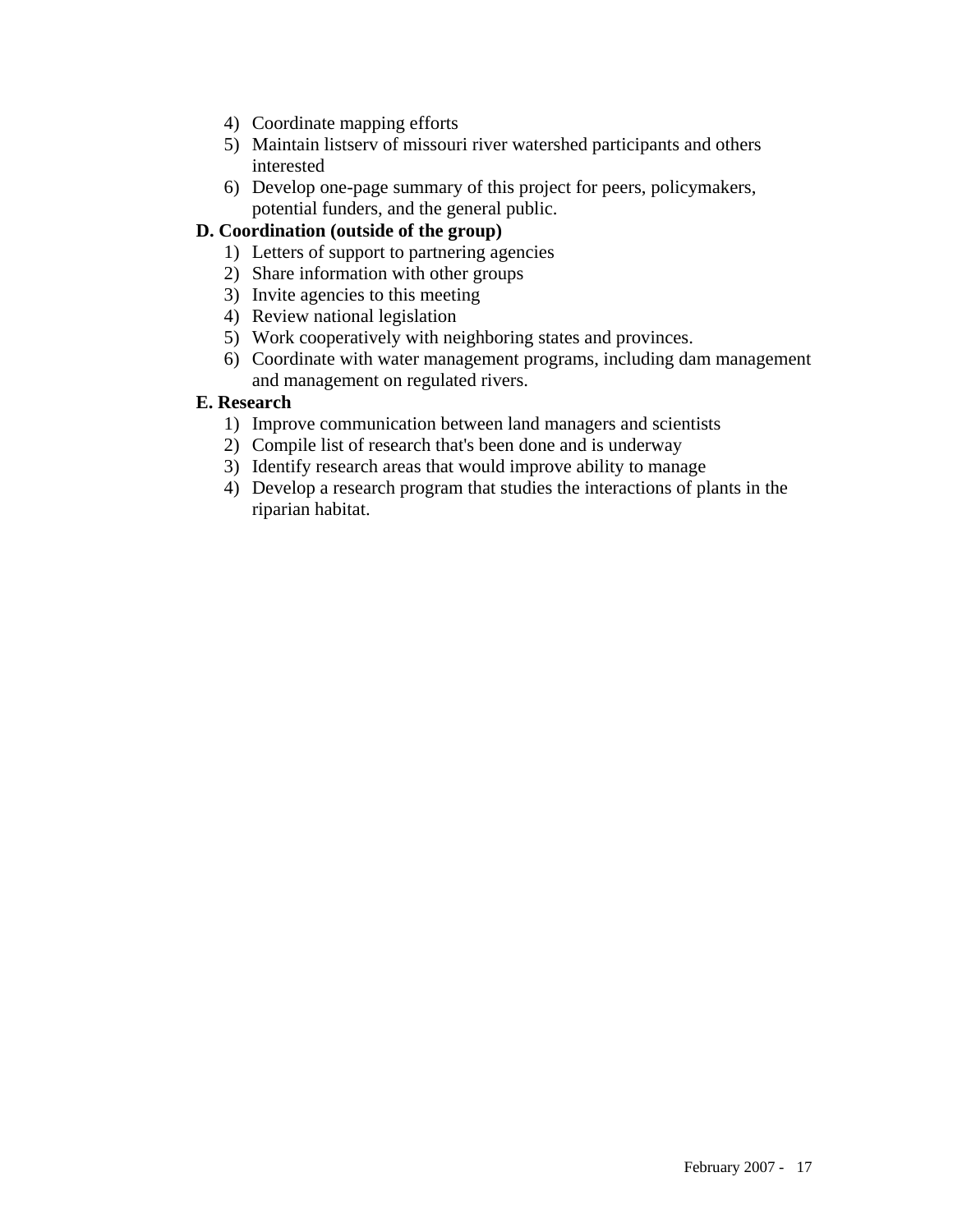# **V. Program Requirements**

## *Resources Needed to Achieve Goals in the Missouri Headwaters*

To achieve the items in the action plan, more resources are required for the five-state region. The members of the Missouri Headwater states are confident that with increased resources to achieve their action plan, they can drastically increase their ability to protect the water resources of the Missouri Headwaters. The state weed coordinators have estimated that collectively they will need approximately \$1,840,000 per year for the next five years to successfully fulfill the action plan. Summaries of estimated resources needed by state are listed below.

**Montana:** The state has spent over \$1,000,000 during the last five years. The estimated cost per year is \$350,000 for control and lost revenue from saltcedar.

**Nebraska:** The largest infestations would require herbicide applications by helicopter. These applications run about \$150-\$200 per acre including application and herbicide. At this rate it would take \$2,000,000-\$2,700,000 to treat the larger infestations a single time. This does not include follow-up control measures or support personnel for a spraying operation which would have an estimated cost of \$500,000.

**North Dakota:** If the current trend of saltcedar spread and control continues North Dakota will need in excess of \$500,000 a year to manage the problem. The amount of funds needed is dependent upon the funding levels of local U.S. Army Corps of Engineers offices. Currently the majority of infested acres in the state lie on Corps property. If Corps funding continues or increases local funding can remain relatively static. However, if the federal funds decrease local and state funding will need to increase exponentially.

**South Dakota:** To get control of saltcedar we would need an estimated additional \$500,000 a year for the next three to five years.

#### Wyoming:

## *Policies or Programs That Support Management Efforts*

Several policies and programs throughout the five states support current management efforts. State noxious weed laws and Cooperative Weed Management Areas are the most commonly cited as supportive to these efforts. Local, state, and federal agencies and tribal governments are also very helpful, particularly when they work collectively. Some unique programs have been especially beneficial such as North Dakota's and South Dakota's programs to issue GPS units to all counties.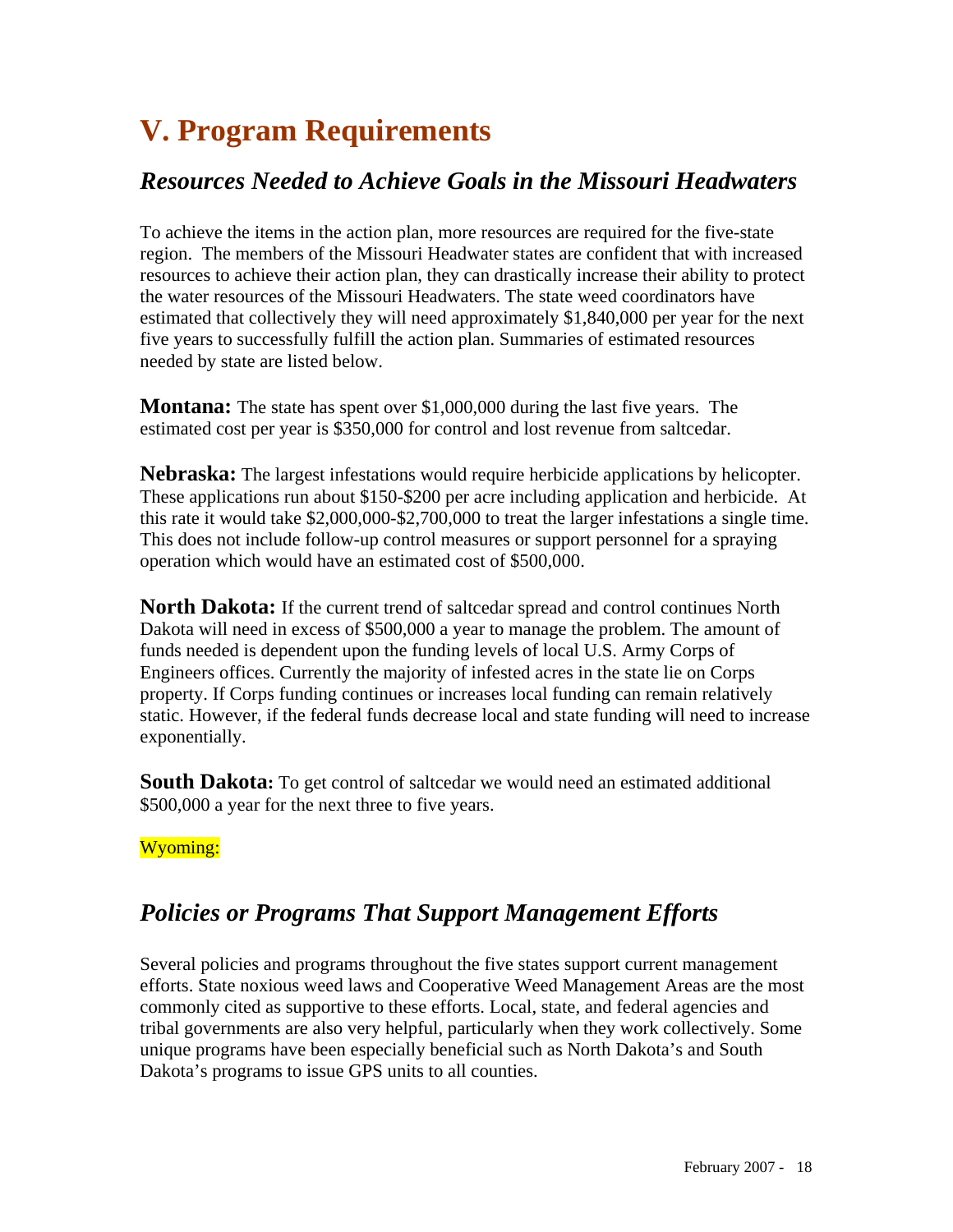## *Constraints to Achieving Management Goals*

The Missouri Headwater states have several groups and programs that have the capability to achieve the management goals outlined in this plan. However, all of these groups are constrained by lack of funding or inadequate staffing, technology, educational tools, equipment, and ability to travel and attend meetings.

Control efforts of large infestations or of topographically sensitive areas can be expensive and beyond the financial means of landowners and counties involved. The formation of weed management areas, with their abilities to coordinate control efforts and apply and receive grant funding, will allow control of our larger infestations and topographically sensitive areas. However, most county budgets do not have the funds or resources to force control on a landowner and be able to wait to be reimbursed by the landowner.

We need to approach all noxious weeds as a whole and not one at a time. When we focus on controlling any single species, the species that have been ignored may hinder the efforts of controlling the target weed species.

Management of noxious weeds is compromised by a lack of funding to fully staff permanent, adequately-paid weed officers. Inadequate funding also causes counties to lack technology, educational tools, equipment, staff, and the ability to travel and attend meetings.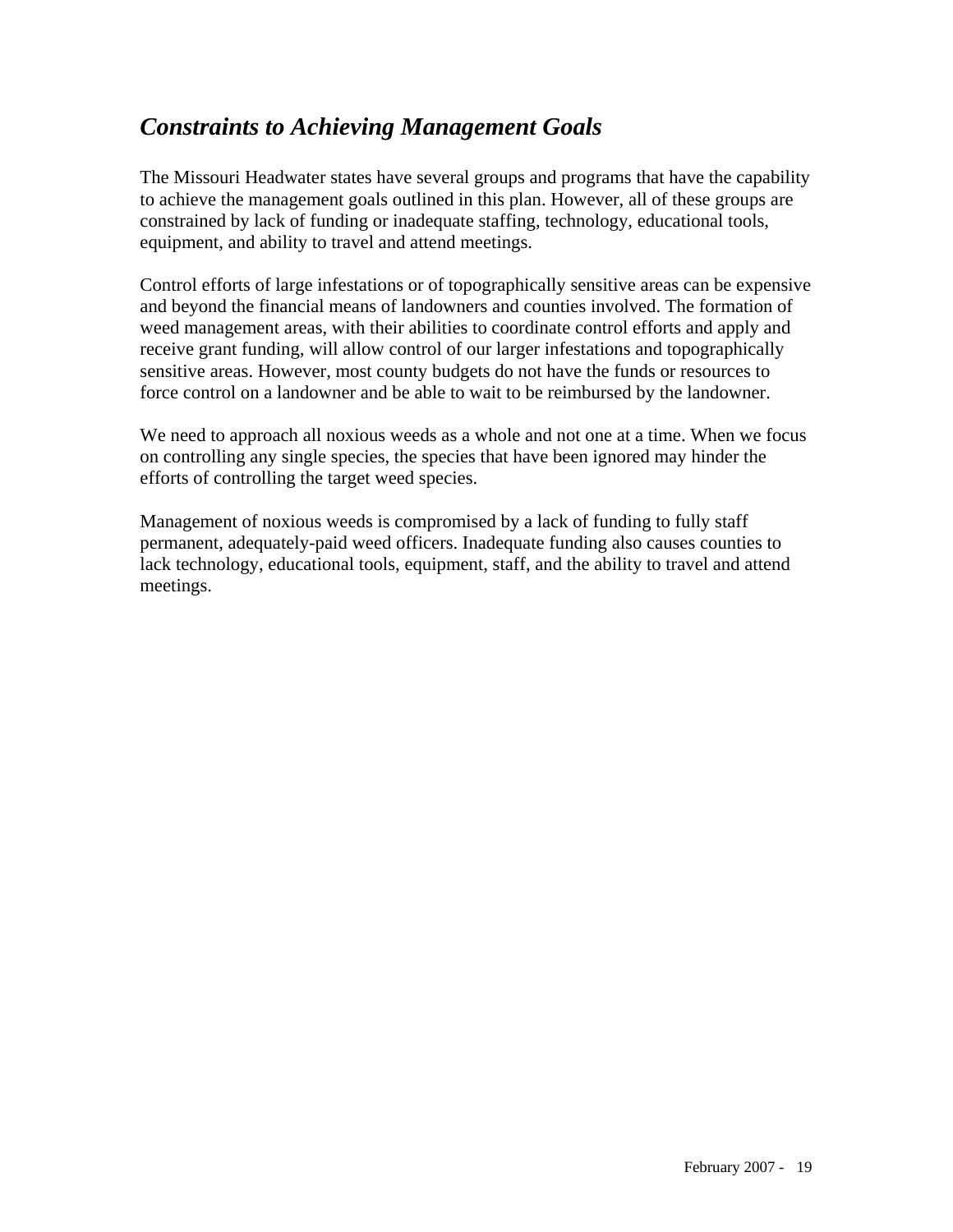## **VI. Evaluation and Coordination**

### *Evaluation and Measures of Success*

The success of the Missouri Headwaters Coalition will be evaluated annually at a joint meeting. The Coalition will review the Action Plan each year and assess the status of each of the items in the plan. The key measures of success will be:

- Buy-in by additional agencies, groups, and individuals not currently involved with saltcedar control.
- Commitment of the five states to continue the group
- Increased awareness of the saltcedar problem
- Increased funding from internal and external sources
- Increased research on all aspects of saltcedar
- Increased coordination of management efforts

#### *State-to-State Coordination and Communication*

The Missouri Headwaters Coalition will coordinate and communicate through at least semi-annual face-to-face meetings, through the established listserv, and through emails. Regional groups such as the Center for Invasive Plant Management may assist in continuing to help coordinate these efforts. At each joint meeting the states and the different entities in the group will give status reports. As each state reports its activities, other members can evaluate and compare them to their own situations. This will provide one of the opportunities for the different entities to decide on collaborative efforts. The group will act as a clearinghouse where projects can be discussed, analyzed, and coordinated between the states and various entities.

## *Long-Term Leadership*

l

The leadership of the committee will be jointly held by all members with each state's delegates in a shared, principal volunteer role. Each state's delegates need to accept responsibility for the viability of the five-state group to be able to collectively receive information and funds in the pursuit of a common goal, stated within this plan. Subcommittees and a part- or full- time coordinator will be formed as needs arise and resources become available.

*Report compiled and edited by Mara Johnson, Technology Transfer Coordinator, Center for Invasive Plant Management, Bozeman, MT. maraj@montana.edu.*